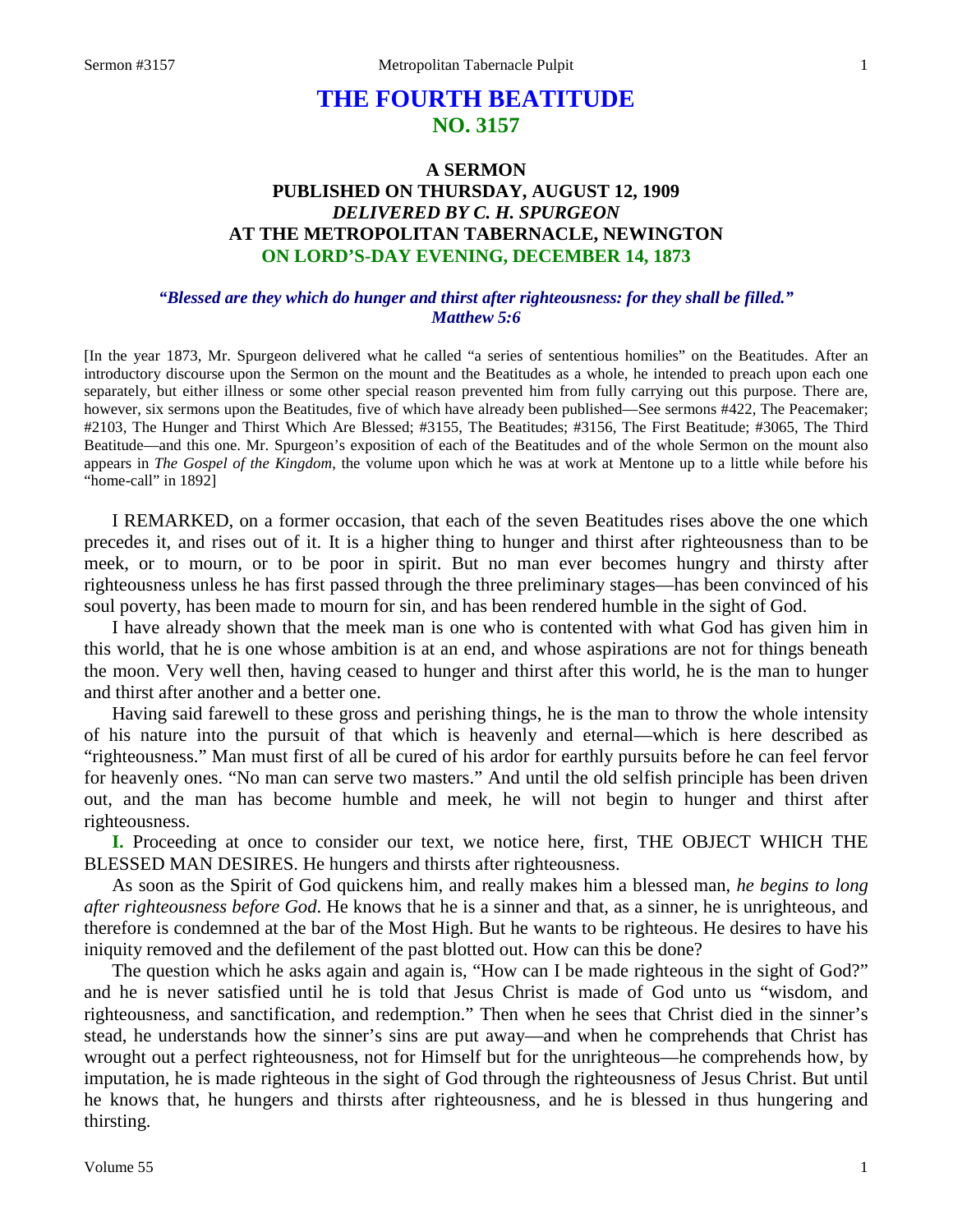After he has found Christ to be his righteousness as far as justification is concerned, this man then *longs to have a righteous nature.* "Alas!" says he, "it is not enough for me to know that my sin is forgiven. I have a fountain of sin within my heart and bitter waters continually flow from it. Oh, that my nature could be changed, so that I, the lover of sin, could be made a lover of that which is good. That I, now full of evil, could become full of holiness!"

He begins to cry out for this and he is blessed in the crying—but he never rests until the Spirit of God makes him a new creature in Christ Jesus. Then is he renewed in the spirit of his mind and God has given him, at least in measure, that which he hungers and thirsts after, namely, righteousness of nature. He has passed from death unto life, from darkness to light. The things he formerly loved he now hates, and the things he then hated he now loves.

After he is regenerated and justified, he still pants after righteousness in another sense—*he wants to be sanctified*. The new birth is the commencement of sanctification and sanctification is the carrying on of the work commenced in regeneration—so the blessed man cries, "Lord, help me to be righteous in my character. You desire truth in the inward parts—keep my whole nature pure. Let no temptation get the mastery over me. Subdue my pride. Correct my judgment. Keep my will in check. Make me to be a holy man in the innermost temple of my being, and then let my conduct toward my fellow men be in all respects all that it should be. Let me speak so that they can always believe my word. Let me act so that none can truly charge me with injustice. Let my life be a transparent one—let it be, as far as that is possible, the life of Christ written over again." Thus, you see, the truly blessed man hungers and thirsts for justification, for regeneration, and for sanctification.

When he has all of these, *he longs for perseverance in grace*. He thirsts to be kept right. If he has overcome one bad habit, he thirsts to put down all others. If he has acquired one virtue, he thirsts to acquire more. If God has given him much grace, he thirsts for more. And if he is in some respects like his Master, he perceives his defects and mourns over them—and goes on to thirst to be still more like Jesus.

He is always hungering and thirsting to be made right and to be kept right. So he prays for final perseverance and for perfection. He feels that he has such a hunger and thirst after righteousness that he will never be satisfied until he wakes up in the image of his Lord, that he will never be content until the last sin within him is subdued and he shall have no more propensity to evil, but be out of gunshot of temptation.

And such a man, beloved, *honestly desires to see righteousness promoted among his fellow men*. He wishes that all men would do as they would be done by, and he tries, by his own example, to teach them to do so. He wishes that there were no fraud, no false witness, no perjury, no theft, no lasciviousness. He wishes that right ruled in the whole world. He would account it a happy day if every person could be blessed and if there were no need of punishment for offenses because they had ceased.

He longs to hear that oppression has come to an end. He wants to see right government in every land. He longs for wars to cease, and that the rules and principles of right, and not force and the sharp edge of the sword, may govern all mankind. His daily prayer is, "Lord, let thy kingdom come, for thy kingdom is righteousness and peace."

When he sees any wrong done, he grieves over it. If he cannot alter it, he grieves all the more. And he labors as much as lies in him to bear a protest against wrong of every sort. He hungers and thirsts after righteousness. He does not hunger and thirst that his own political party may get into power, but he does hunger and thirst that righteousness may be done in the land.

He does not hunger and thirst that his own opinions may come to the front, and that his own sect or denomination may increase in numbers and influence, but he does desire that righteousness may come to the fore. He does not crave for himself that he may be able to sway his fellow men according to his own imaginings, but he does wish that he could influence his fellow men for that which is right and true, for his soul is all on fire with this one desire—righteousness—righteousness for himself, righteousness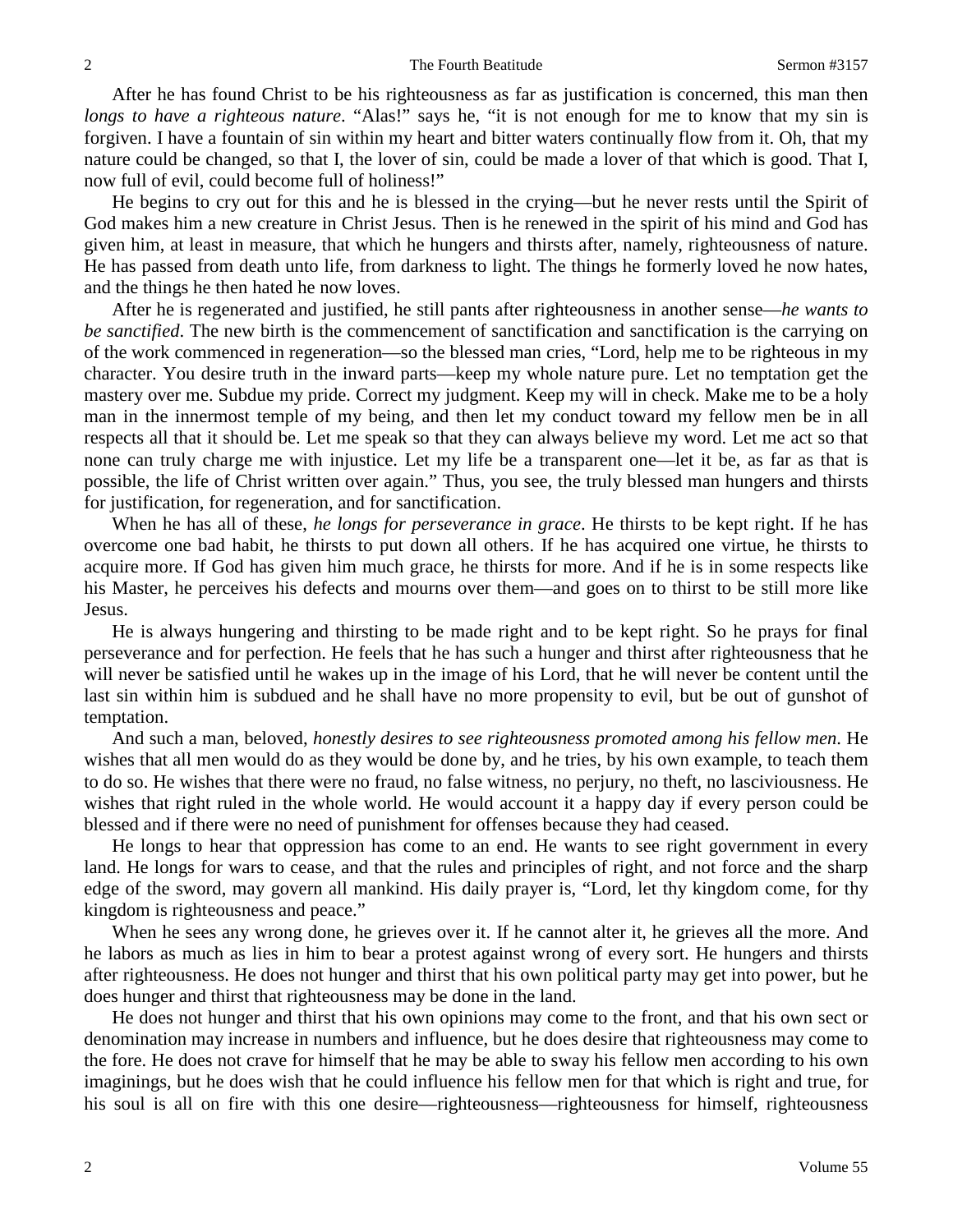before God, righteousness between man and man. This he longs to see and for this he hungers and thirsts—and therein Jesus says that he is blessed.

## **II.** Now NOTICE THE DESIRE ITSELF.

It is said that he hungers and thirsts after righteousness—a double description of his ardent desire for it. Surely it would have been enough for the man to hunger for it, but he thirsts as well, all the appetites, and desires, and cravings of his spiritual nature go out towards what he wants above everything else, namely, righteousness. He feels that he has not attained to it himself, and therefore he hungers and thirsts for it. And he also laments that others have not attained to it and therefore he hungers and thirsts for them—that they, too, may have it.

We may say of this passion, first, that *it is real*. Hungering and thirsting are matters of fact, not fancy. Suppose that you meet a man who tells you that he is so hungry that he is almost starving, and you say to him, "Nonsense, my dear fellow, just forget all about it. It is a mere whim of yours, for you can live very well without food if you like"? Why, he knows that you are mocking him.

And if you could surprise some poor wretch who had been floating in a boat cast away at sea, and had not been able for days to moisten his mouth except with the briny water which had only increased his thirst—and if you were to say to him, "Thirst! It is only your fancy, you are nervous, that is all, you need no drink"—the man would soon tell you that he knows better than that, for he must drink or die.

There is nothing in this world that is more real than hunger and thirst—and the truly blessed man has such a real passion, desire, and craving after righteousness that it can only be likened to hunger and thirst. He *must* have his sins pardoned, he *must* be clothed in the righteousness of Christ, he *must* be sanctified. And he feels that it will break his heart if he cannot get rid of sin. He pines, he longs, he prays to be made holy. He cannot be satisfied without this righteousness—and his hungering and thirsting for it is a very real thing.

And not only is it real, *it is also most natural*. It is natural to men who need bread to hunger. You do not have to tell them when to hunger or when to thirst. If they have not bread and water, they hunger and thirst naturally. So, when the Spirit of God has changed our nature, that new nature hungers and thirsts after righteousness. The old nature never did, never could, and never would do so—it hungers after the husks that the swine eat—but the new nature hungers after righteousness. It must do so, it cannot help itself.

You do not need to say to the quickened man, "Desire holiness." Why, he would give his eyes to possess it. You need not say to a man who is under conviction of sin, "Desire the righteousness of Christ." He would be willing to lay down his life if he could but obtain it. He hungers and thirsts after righteousness from the very necessities of his nature.

And this desire is described in such terms that we perceive that *it is intense*. What is more intense than hunger? When a man cannot find any nourishment, his hunger seems to eat him up—his yearnings after bread are terrible. I have heard it said that in the Bread Riots, the cry of the men and women for bread was something far more terrible to hear than the cry of, "Fire!" when some great city has been on a blaze.

"Bread! Bread!" He that has it not feels that he must have it—but the cravings of thirst are even more intense. It is said that you may palliate the pangs of hunger, but that thirst makes life itself a burden—the man must drink or die. Well now, such is the intense longing after righteousness of a man whom God has blessed. He wants it so urgently that he says in the anguish of his heart, that he cannot live without it. The psalmist, says, "My soul waiteth for the LORD more than they that watch for the morning: I say, more than they that watch for the morning."

There is no other desire that is quite like the desire of a quickened man after righteousness, and hence *this desire often becomes very painful*. Hunger and thirst, endured up to a certain point, involve the very keenest of pangs, and a man who is seeking the righteousness of Christ is full of unutterable woe until he finds it.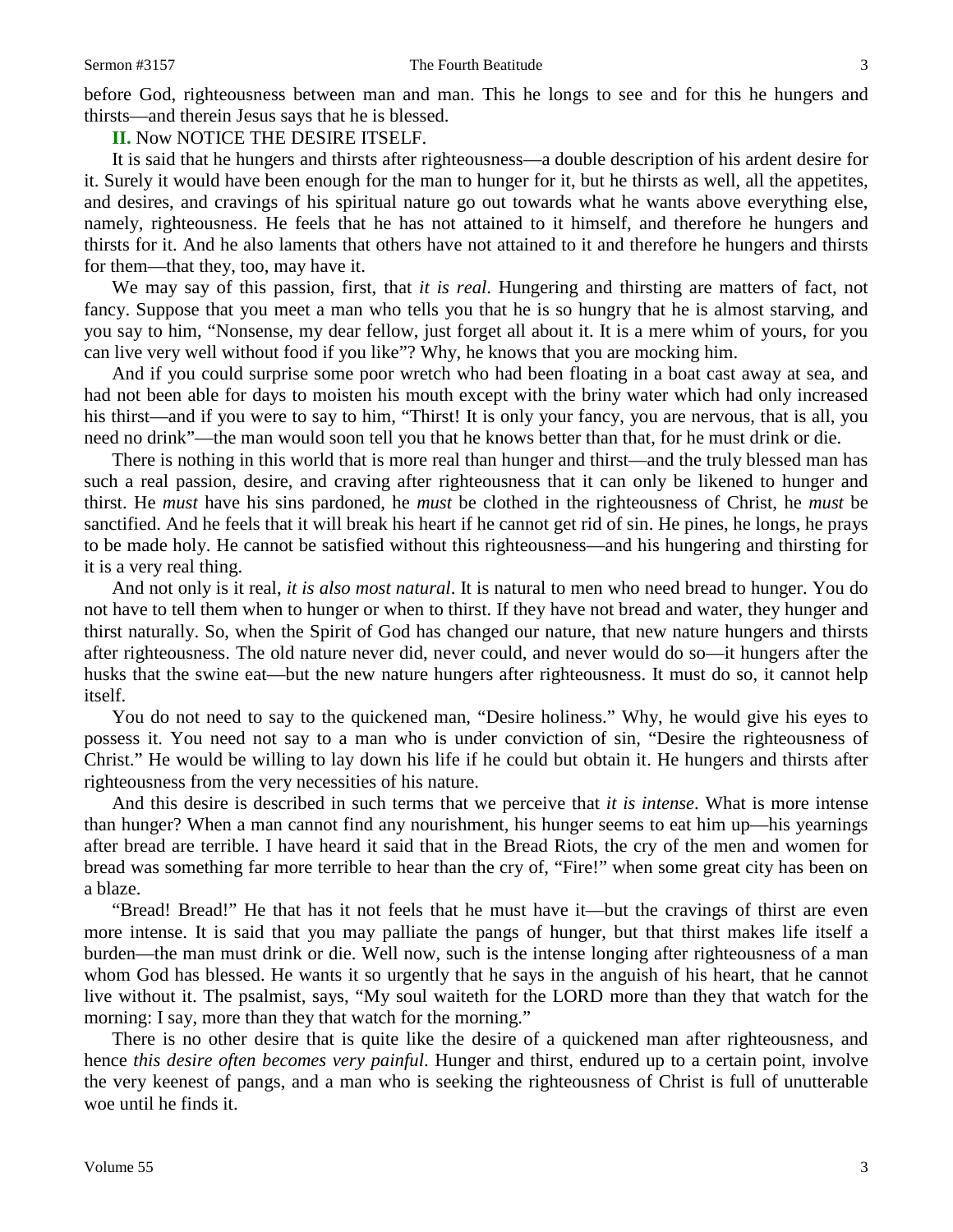And the Christian warring against his corruptions is led to cry, "O wretched man that I am!" until he learns that Christ has won the victory for him. And the servant of Christ desiring to reclaim the nations and to bring his fellow men to follow that which is right and good, is often the subject of pangs unutterable. He bears the burden of the Lord and goes about his work like a man who has too heavy a burden to carry. Painful indeed is it to the soul to be made to hunger and thirst after righteousness.

The expressions in our text also indicate that *this is a most energetic desire*. What will not a man who is hungry be driven to do? We have an old proverb that "hunger breaks through stone walls," and certainly, a man hungry and thirsty after righteousness will break through anything to get it. Have we not known the sincere penitent travelling many miles in order to get where he could hear the Gospel? Has he not often lost his night's rest and brought himself almost to death's door by his persistency in pleading with God for pardon?

And as to the man who is saved and who desires to see others saved, how often, in his desire to lead them in the right way, will he surrender home comforts to go to a distant land? How often will he bring upon himself the scorn and contempt of the ungodly because zeal for righteousness works mightily within his spirit?

I would like to see many of these hungry and thirsty ones as members of our churches, preaching in our pulpits, toiling in our Sunday schools and mission stations—men and women who feel that they *must* see Christ's kingdom come or they will hardly be able to live. This holy craving after righteousness, which the Holy Spirit implants in a Christian's soul, becomes imperious—it is not merely energetic, but it dominates his entire being.

For this he puts all other wishes and desires aside. He can be a loser, but he must be righteous. He can be ridiculed, but he must hold fast his integrity. He can endure scorn, but he must declare the truth. "Righteousness" he must have. His spirit demands it by an appetite that lords it over all other passions and propensities. And truly "blessed" is the man in whom this is the case.

For, mark you, *to hunger after righteousness is a sign of spiritual life*. Nobody who was spiritually dead ever did this. In all the catacombs there has never yet been found a dead man hungering or thirsting—and there never will be. If you hunger and thirst after righteousness, you are spiritually alive.

And *it is also a proof of spiritual health*. Physicians will tell you that they regard a good appetite as being one of the signs that a man's body is in a healthy state—and it is the same with the soul. Oh, to have a ravenous appetite after Christ! Oh, to be greedy after the best things! Oh, to be covetous after holiness—in fact, to hunger and thirst after everything that is right, and good, and pure, and lovely, and of good repute. May the Lord send us more of this intense hunger and thirst!

It is the very opposite condition to that of the self-satisfied and the self-righteous. Pharisees never hunger and thirst after righteousness—they have all the righteousness they want and they even think that they have some to spare for that poor publican over yonder who cries, "God be merciful to me a sinner."

If a man thinks that he is perfect, what can he know about hungering and thirsting? He is already filled with all that he wants and he too thinks that he could give of his redundant riches to his poor brother who is sighing over his imperfections.

For my part, I am quite content to have the blessing of hungering and thirsting still, for that blessing stands side by side with another experience, namely, that of being filled—and when one is in one sense filled, yet in another sense one hungers still for more—this makes up the complete Beatitude. "Blessed are they which do hunger and thirst after righteousness: for they shall be filled."

**III.** Having thus described the objective and the desire of the truly blessed man, I must now proceed, in the third place, to speak of THE BLESSING ITSELF, the benediction which Christ pronounces over those who hunger and thirst after righteousness. "They shall be filled."

This *is a unique blessing*. No one else ever gets "filled." A man desires meat—he eats it and is filled for a little while—but he is soon hungry again. A man desires drink, and he has it, but he is soon thirsty again. But a man who hungers and thirsts after righteousness shall be so "filled" that he shall never again thirst as he thirsted before.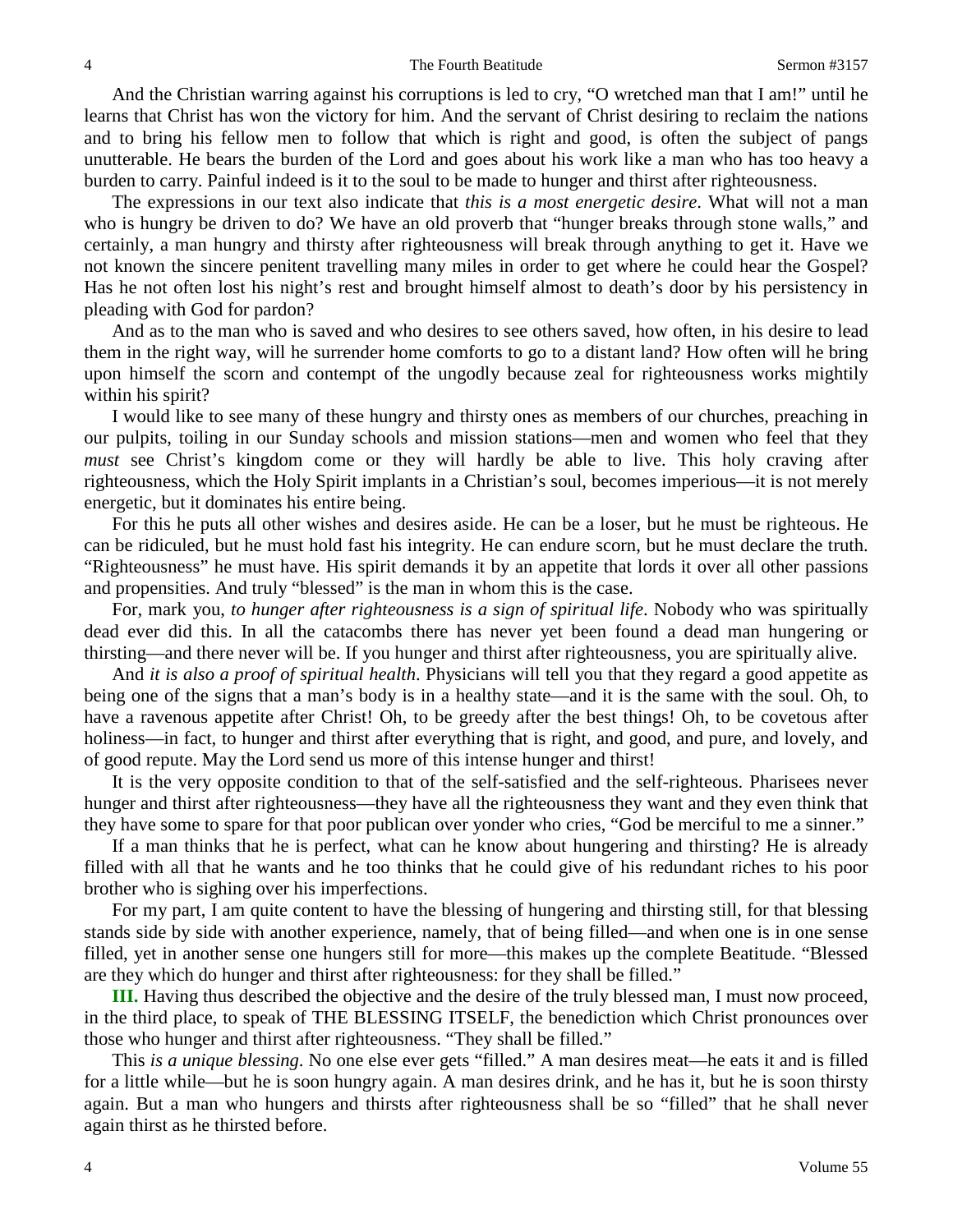#### Sermon #3157 The Fourth Beatitude 5

Many hunger and thirst after gold, but nobody ever yet filled his soul with gold—it cannot be done. The richest man who ever lived was never quite as rich as he would have liked to be. Men have tried to fill their souls with worldly possessions. They have added field to field, and farm to farm, and street to street, and town to town, till it seemed as if they would be left alone in the land—but no man ever yet could fill his soul with an estate, however vast it might be.

A few more acres were wanted to round off that corner or to join that farm to the main body of his territory—or if he could only have had a little more upland he might have been satisfied—but he did not get it, so he was still discontented. Alexander conquered the world, but it would not fill his soul—he wanted more worlds to conquer. And if you and I could own a dozen worlds, were we possessors of all the stars, and if we could call all space our own, we should not find enough to fill our immortal spirits. We should only be magnificently poor, a company of imperial paupers.

God has so made man's heart that nothing can ever fill it but God Himself. There is such a hungering and thirsting put into the quickened man that he discerns his necessity and he knows that only Christ can supply that necessity. When a man is saved, he has obtained all that he wants. When he gets Christ, he is satisfied.

I recollect a foolish woman asking me, some years ago, to let her tell my fortune. I said to her, "I can tell you yours, but I don't want to know mine—mine is already made, for I have everything that I want." "But" she said, "can't I promise you something for years to come?" "No," I answered, "I don't want anything. I have everything that I want—I am perfectly satisfied and perfectly contented."

And I can say the same tonight. I do not know anything that anybody could offer to me that would increase my satisfaction. If God will but bless the souls of men, and save them, and get to Himself glory, I am filled with contentment—I want nothing more. I do not believe that any man can honestly say as much as that unless he has found Christ. But if he has by faith laid hold upon the Savior, then he has grasped that which always brings the blessing with it. "He shall be filled." It is a unique blessing.

And *the blessing is most appropriate* as well as unique. A man is hungry and thirsty. How can you take away his hunger without filling him with food, and how can you remove his thirst without filling him with drink, at least in sufficient quantity to satisfy him? So Christ's promise concerning the man who hungers and thirsts after righteousness is, "He shall be filled."

He wants righteousness—he shall have righteousness. He wants God—he shall have God. He wants a new heart—he shall have a new heart. He wants to be kept from sin—he shall be kept from sin. He wants to be made perfect—he shall be made perfect. He wants to live where there are none that sin—he shall be taken away to dwell where there shall be no sinners forever and ever.

In addition to being unique and appropriate, *this blessing is very large and abundant*. Christ said, "Blessed are they which do hunger and thirst after righteousness: for they shall"—have a sup by the way? Oh, no! "For they shall"—have a little comfort every now and then? Oh, no! "For they shall be filled"—*filled*. And the Greek word might even better be rendered, "they shall be satiated." "They shall have all they need, enough and to spare. They who hunger and thirst after righteousness shall be filled filled to the brim. How true this is!

Here is a man who says, "I am condemned in the sight of God. I feel and know that no actions of mine can ever make me righteous before Him. I have given up all hope of self-justification." Listen, O man! will you believe in Jesus Christ, the Son of God, and take Him to stand before God as your Substitute and Representative? "I will," says he, "I do trust in Him, and in Him alone." Well, then, O man, know that you have received from Christ a righteousness which may well satisfy you!

All that God could rightly ask of you was the perfect righteousness of a man, for being a man, that is all the righteousness that you could be expected to present to God. But in the righteousness of Christ you have perfect righteousness of a man, and more than that—you have also the righteousness of God. Think of that!

Father Adam, in his perfection, wore the righteousness of man and it was lovely to look upon as long as it lasted. But if you trust in Jesus, you are wearing the righteousness of God, for Christ was God as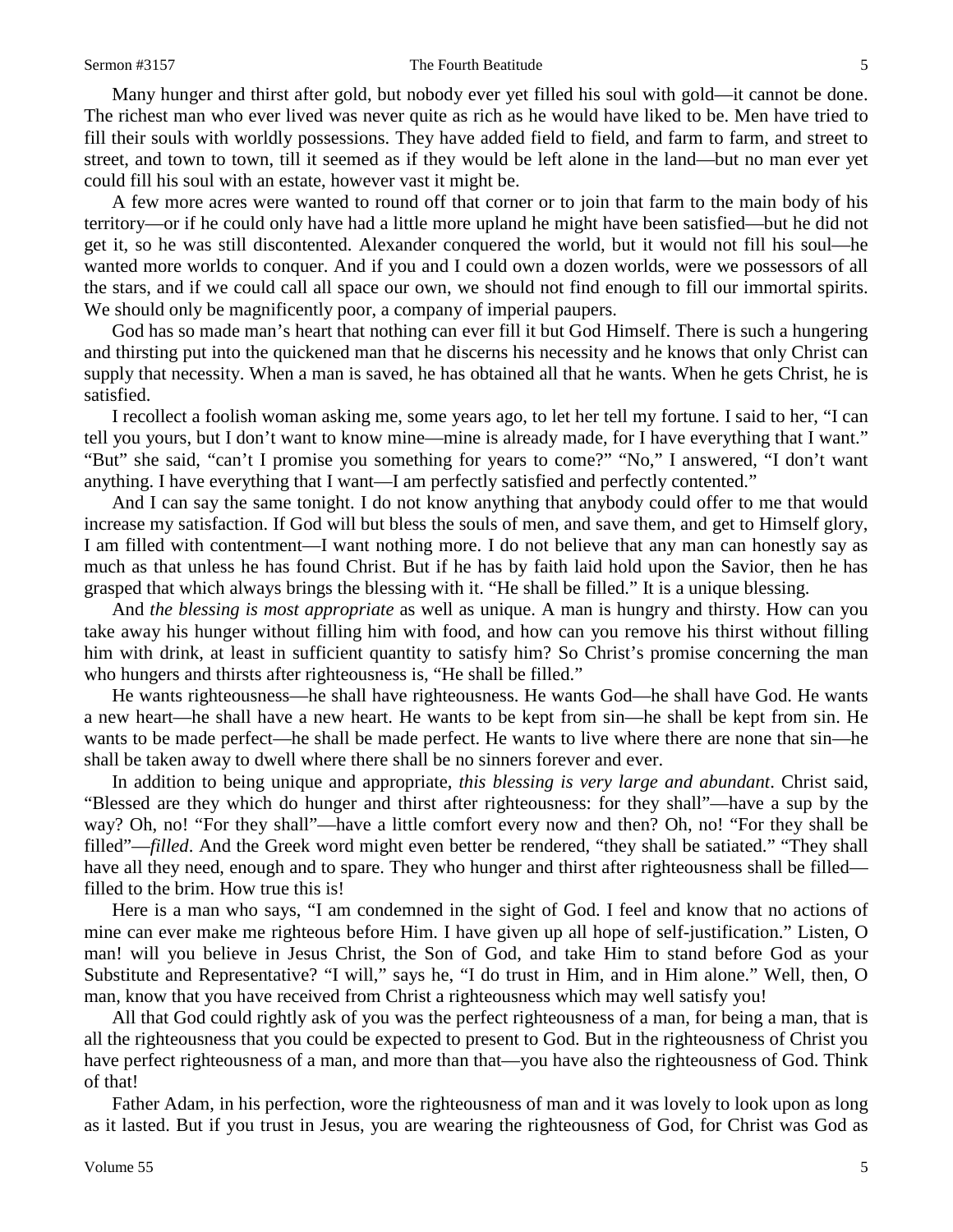well as man. Now, when a man attains to that experience, and knows that, having believed in Jesus, God looks upon him as if the righteousness of Jesus were his own righteousness—and in fact imputes to him the divine righteousness which is Christ's—that man is filled. Yea, he is more than filled, he is satiated. All that his soul could possibly desire he already possesses in Christ Jesus.

I told you that the man also wanted a new nature. He said, "O God, I long to get rid of these evil propensities. I want to have this defiled body of mine made to be a temple meet for You. I want to be made like my Lord and Savior, so that I may be able to walk with Him in heaven forever and ever."

Listen, O man! If you believe in Jesus Christ, this is what has been done to you. You have received into your nature, by the Word of God, an incorruptible seed, "which liveth and abideth forever." That is already in you if you are a believer in Jesus and it can no more die than God Himself can die, for it is a divine nature. "The grass withereth, and the flower thereof falleth away; but the word of the Lord"—that Word which you have received if you have believed in Jesus, "endureth for ever."

The water which Christ has given you shall be in you a well of water springing up into everlasting life. In the moment of our regeneration, a new nature is imparted to us, of which the apostle Peter says, "The God and Father of our Lord Jesus Christ according to his abundant mercy hath begotten us again unto a lively hope by the resurrection of Jesus Christ from the dead, to an inheritance incorruptible, and undefiled, and that fadeth not away." And the same apostle also says that believers are "partakers of the divine nature, having escaped the corruption that is in the world through lust." Is not that a blessed beginning for those who hunger and thirst after righteousness?

But hearken further. God the Holy Ghost, the third person of the blessed Trinity, condescends to come and dwell in all believers. Paul writes to the church of God at Corinth, "Know ye not that your body is the temple of the Holy Ghost?" God dwells in you, my brother or sister in Christ. Does not this truth astonish you? Sin dwells in you, but the Holy Ghost has also come to dwell in you and to drive sin out of you.

The devil assails you and tries to capture your spirit and to make it like those in his own infernal den—but lo! the Eternal has Himself come down and enshrined Himself within you. The Holy Ghost is dwelling within your heart if you are a believer in Jesus. Christ Himself is "in you the hope of glory." If you really want righteousness, dear soul, surely you have it *here—*the nature changed and made like the nature of God. The ruling principle altered, sin dethroned, and the Father, the Son and the Holy Spirit dwelling within you as your Lord and Master. Why, I think that however much you may hunger and thirst after righteousness, you must count yourself well filled, since you have these immeasurable blessings.

And hearken yet, again, my brother or sister in Christ. You shall be kept and preserved even to the end. He who has begun to cleanse you will never leave the work until He has made you without spot, or wrinkle, or any such thing. He never begins a work which He cannot or will not complete. He never failed in anything that He has undertaken and He never will fail.

Your corruptions have their heads already broken and though your sins still rebel, it is but a struggling gasp for life. The weapons of victorious grace shall slay them all and end the strife forever. The sins that trouble you today shall be like those Egyptians that pursued the children of Israel into the Red Sea—you shall see them no more forever. "The God of peace shall bruise Satan under thy feet shortly."

And as surely as you have believed in Christ, poor imperfect worm of the dust as you are, you shall walk with Him in white, on yonder golden streets, in that city within whose gates there shall never enter anything that defiles, "but they which are written in the Lamb's book of life." Yes, believer, you shall be near and like your God. Do you hear this?

You hunger and thirsts after righteousness—you shall have it without stint, for you shall be one of the "partakers of the inheritance of the saints in light." You shall be able to gaze upon God in His ineffable glory, and to dwell with the devouring fire and the everlasting burnings of His unsullied purity. You shall be able to see the God who is a consuming fire and yet not be afraid, for there shall be nothing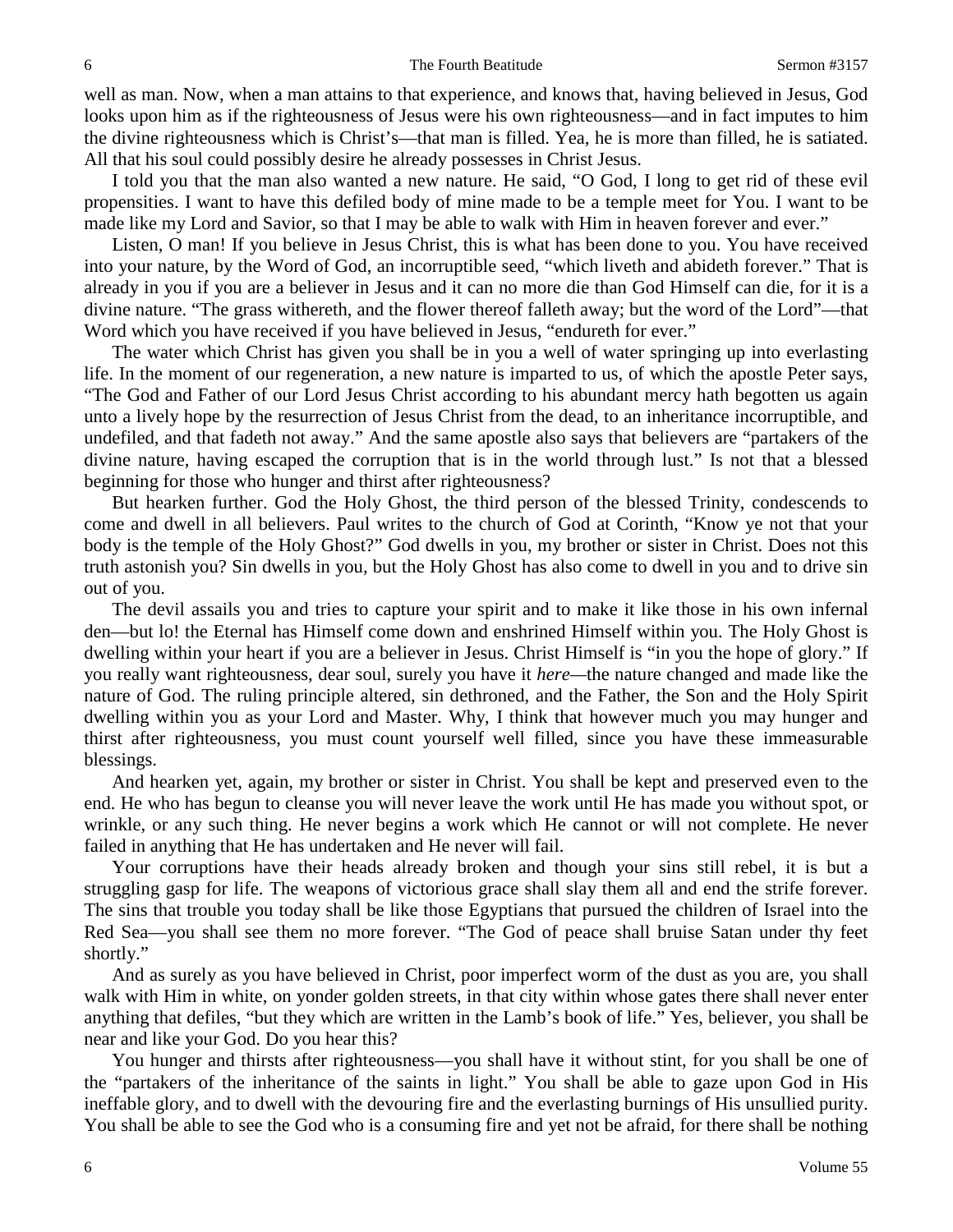#### Sermon #3157 The Fourth Beatitude 7

in you to be consumed. You shall be spotless, innocent, pure, immortal as your God Himself—will not this satisfy you?

"Ah!" you say, "it satisfies me for myself, but I would fain see my children righteous too." Then commend them to that God who loves their father and their mother, and ask Him to bless your children as He blessed Isaac for Abraham's sake, and blessed Jacob for Isaac's sake. "Oh," you say, "but I also want to see my neighbors saved." Then hunger after their souls, thirst after their souls as you have hungered and thirsted after your own. And God will teach you how to talk to them and probably, as you are hungering and thirsting for their souls, He will make you the means of their conversion.

There is also this truth to solace you—there will be righteousness all over this world one day. Millions still reject Christ, but He has a people who will not reject Him. The masses of mankind at present fly from Him, but "the Lord knoweth them that are his." As many as the Father gave to Christ shall surely come to Him. Christ shall not be disappointed—His cross shall not have been set up in vain. "He shall see his seed, he shall prolong his days, and the pleasure of the LORD shall prosper in his hand. He shall see of the travail of his soul, and shall be satisfied."

Well may you groan because of the idols that do not fall, and the oppressions that do not come to an end, and the wailing of the widows, and the weeping of the orphans, and the sighing of those that sit in darkness and see no light. But there will be an end of all this. Brighter days than these are coming either the Gospel will cover the earth, or else Christ Himself will personally come. Whichever it be, it is not for me to decide, but somehow or other, the day shall come when God shall reign without a rival over all the earth, be sure of that. The hour shall come when the great multitude, "as the voice of many waters, and as the voice of mighty thunderings, shall say, 'Alleluia: for the Lord God omnipotent reigneth.'"

If we are hungering and thirsting after righteousness, we are on the winning side. The battle may go against us just now. Priestcraft may be pushing us sorely, and evils which our forefathers routed may come back with superior strength and cunning, and for a little while the courage of the saints may be dampened, and their armies may waver—but the Lord still lives, and as the Lord lives, righteousness alone shall triumph—and all iniquity and every false way must be trampled underfoot.

Fight on, for you must ultimately be victors. You cannot be beaten unless the Eternal Himself should be overthrown—and that can never be. Blessed is the man who knows that the cause that he has espoused is a righteous one, for he may know that, in the final chapter of the world's history, its triumph must be recorded. He may be dead and gone. He may only sow the seed, but his sons shall reap the harvest, and men shall speak of him with grave respect as of a man who lived before his time and who deserves honor of those that follow him.

Stand up for the right, man! Hold fast to your principles, my brethren and sisters in Christ! Follow after holiness and righteousness in every shape and form. Let no one bribe or turn you away from this blessed Book and its immortal tenets. Follow after that which is true, not that which is patronized by the great. That which is just, not that which sits in the seat of human authority. And follow after this with a hunger and a thirst that are insatiable, and you shall yet be "filled."

Would you like to be up there in the day when the Prince of Truth and Right shall review His armies? Would you like to be up there when the jubilant shout shall rend the heavens, "The King of kings and Lord of lords has conquered all His foes and the devil and all his hosts are put to flight"? Would you like to be up there, I say, when all His trophies of victory are displayed and the Lamb that was slain shall be the reigning Monarch of all the nations, gathering sheaves of sceptres beneath His arms and treading on the crowns of princes as worn out and worthless?

Would you like to be *there* then? Then be *here* now—*here* where the fight rages, here where the King's standard is unfurled—and say unto your God, "O Lord, since I have found righteousness in Christ, and am myself saved, I am pledged to stand for the right and for the truth so long as I live, so keep me faithful even unto death."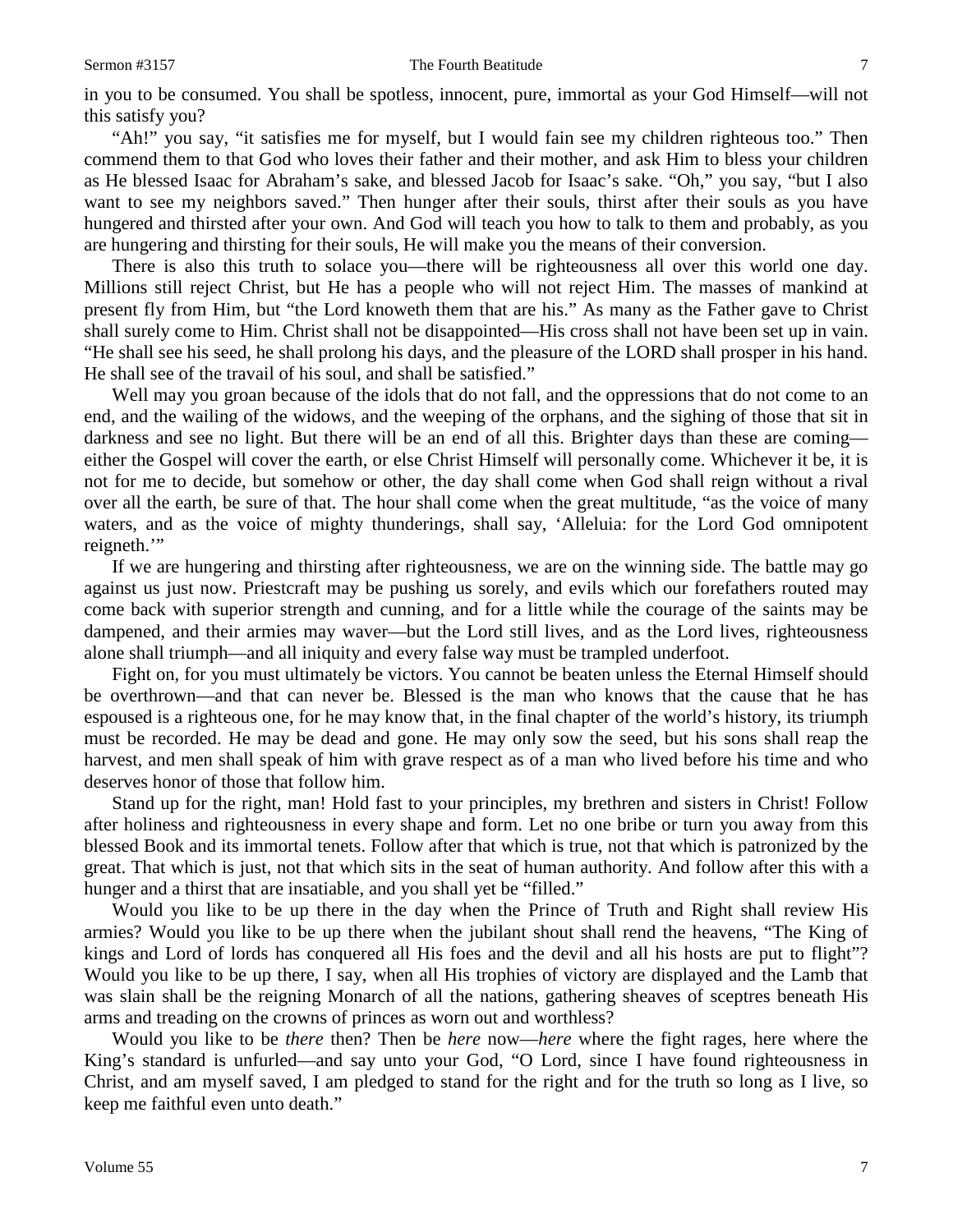As I close my discourse, I pronounce over all of you who are trusting in Jesus the fourth benediction spoken by Christ on the Mount of Beatitude, "Blessed are they which do hunger and thirst after righteousness: for they shall be filled." Amen.

## **EXPOSITION BY C. H. SPURGEON**

### *MATTHEW 5:43-48 AND 6:1-4*

**Matthew 5:43.** *Ye have heard that it hath been said, Thou shalt love thy neighbour, and hate thine enemy.*

In this case a command of Scripture had a human antithesis fitted on to it by depraved minds—and this human addition was mischievous. This is a common method—to append to the teaching of Scripture a something which seems to grow out of it, or to be a natural inference from it—which something may be false and wicked. This is a sad crime against the Word of the Lord.

The Holy Spirit will only father His own words. He owns the precept, "*Thou shalt love thy neighbour*," but He hates the parasitical growth of "*hate thine enemy*." This last sentence is destructive of that out of which it appears legitimately to grow, since those who are here styled enemies are, in fact, neighbors. Love is now the universal law and our King, who has commanded it, is Himself the Pattern of it. He will not see it narrowed down and placed in a setting of hate. May grace prevent any of us from falling into this error!

**44-45.** *But I say unto you, Love your enemies, bless them that curse you, do good to them that hate you, and pray for them which despitefully use you, and persecute you; that ye may be the children of your Father which is in heaven: for he maketh his sun to rise on the evil and on the good, and sendeth rain on the just and on the unjust.* [See sermon #1414, No Difference]

Ours it is to persist in loving, even if men persist in enmity. We are to render blessing for cursing, prayers for persecutions. Even in the cases of cruel enemies, we are to "*do good to them, and pray for them.*" We are no longer enemies to any, but friends to all. We do not merely cease to hate, and then abide in a cold neutrality, but we love where hatred seemed inevitable. We bless where our old nature bids us curse and we are active in doing good to those who deserve to receive evil from us.

Where this is practically carried out, men wonder, respect, and admire the followers of Jesus. The theory may be ridiculed, but the practice is reverenced, and is counted so surprising that men attribute it to some Godlike quality in Christians, and own that they are *the children of the Father who is in heaven*. Indeed, he is a child of God who can bless the unthankful and the evil, for in daily providence the Lord is doing this on a great scale—and none but His children will imitate Him.

To do good for the sake of the good done, and not because of the character of the person benefited, is a noble imitation of God. If the Lord only sent the fertilizing shower upon the land of the saintly, drought would deprive whole leagues of land of all hope of a harvest. We also must do good to the evil, or we shall have a narrow sphere—our hearts will grow contracted and our sonship towards the good God will be rendered doubtful.

### **46.** *For if ye love them which love you, what reward have ye? do not even the publicans the same?*

Any common sort of man will love those who love him. Even tax gatherers and the scum of the earth can rise to this poor, starveling virtue. Saints cannot be content with such a groveling style of things. "Love for love is manlike," but "love for hate" is Christlike. Shall we not desire to act up to our high calling?

**47.** *And if ye salute your brethren only, what do ye more than others*? [See sermon #1029, A Call to Holy Living] *Do not even the publicans do so*?

On a journey, or in the streets, or in the house, we are not to confine our friendly greetings to those who are near and dear to us. Courtesy should be wide and none the less sincere because general. We should speak kindly to all and treat every man as a brother. Anyone will shake hands with an old friend,